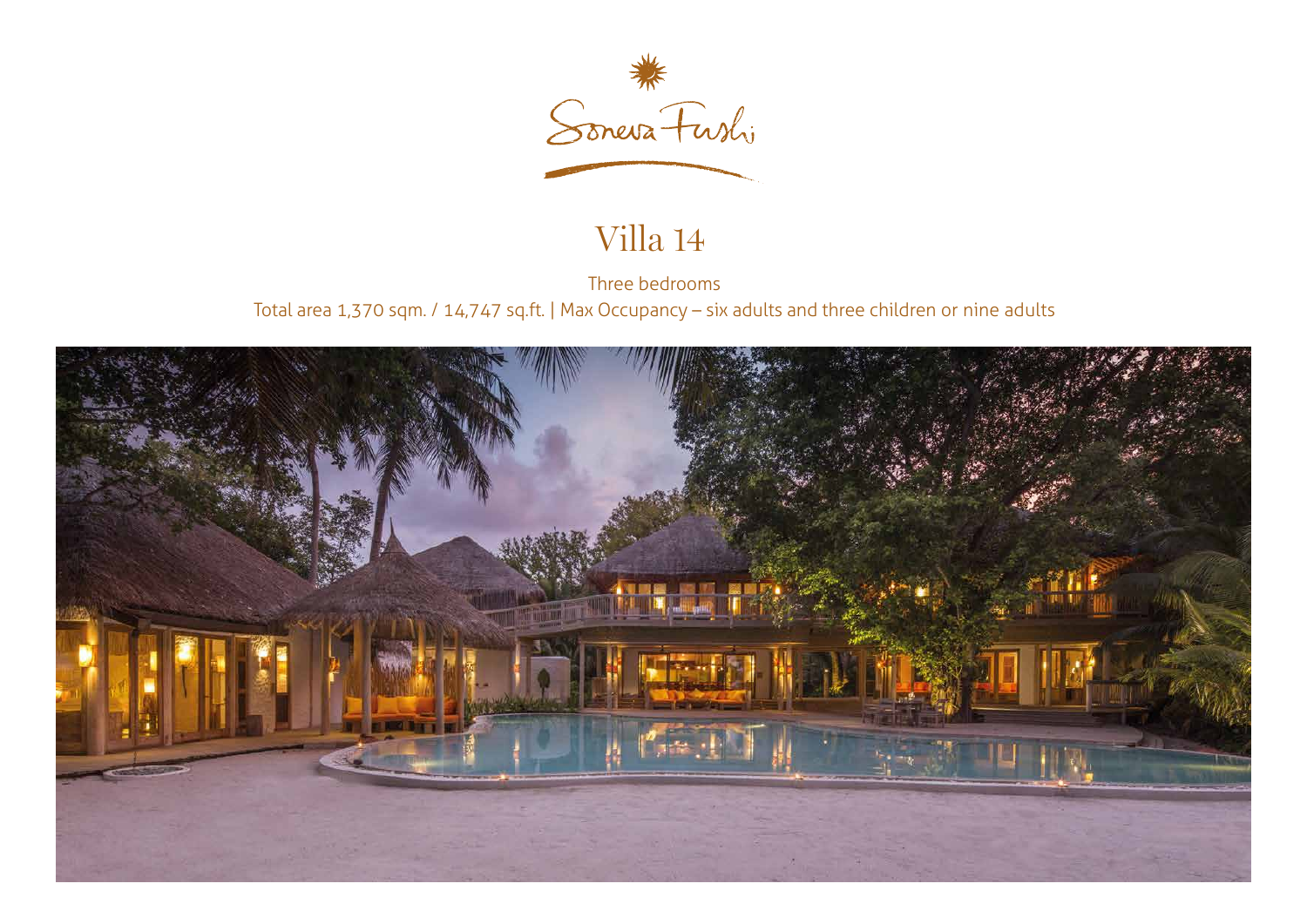

Feel at home in paradise in this rustic-chic residential style villa. Crafted from thatch, bamboo and sustainable woods, your family or friends will live out their castaway holiday in spacious indoor-outdoor living areas. Balconies and terraces. Daybeds and sun loungers. Soft cushions or the swinging hammock. Starlit bathing. The soaking in the sun or sheltering in shade. Your personal Barefoot Butler is on hand to cater to every wish. villa offers an expanse of spaces to while away the day,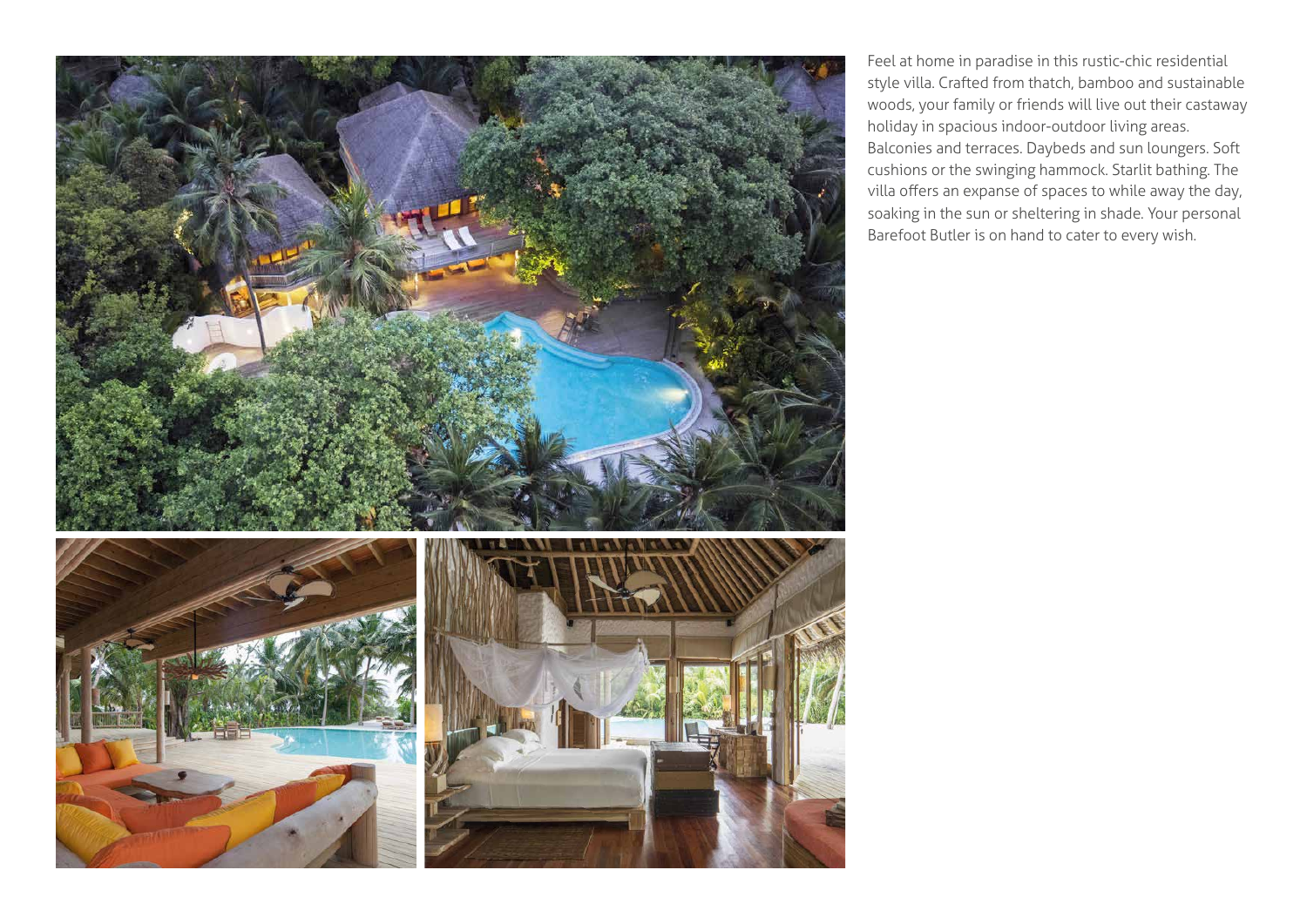







#### **All the luxurious details**

- Master bedroom with king size or twin-size bed with en suite outdoor and indoor bathroom and a dressing room
- Additional to the master bedroom there is an attached circular daybed with roof
- Two guest bedrooms with en suite bathrooms and dressing rooms
- Dining area
- Living room
- Kitchen with its own wine cellar and storage room
- Private spa with sauna, steam bath and massage room
- Private gym
- Private pool with sunken sala with roof
- Open-air garden bathroom with bathtub, shower and a double sink unit with large hanging mirror
- Private outside sitting area with sun loungers and direct access to beach
- Sunrise side villa
- station for personal iPods DVD player and Bose Hi-fi system with docking
- Bicycles are provided for all villas
- Wi-Fi connection is provided in villa on request
- Barefoot Butler service for all villas
- IDD telephones

For reservations please contact: T: +91 124 4511000 E: reservations@soneva.com soneva.com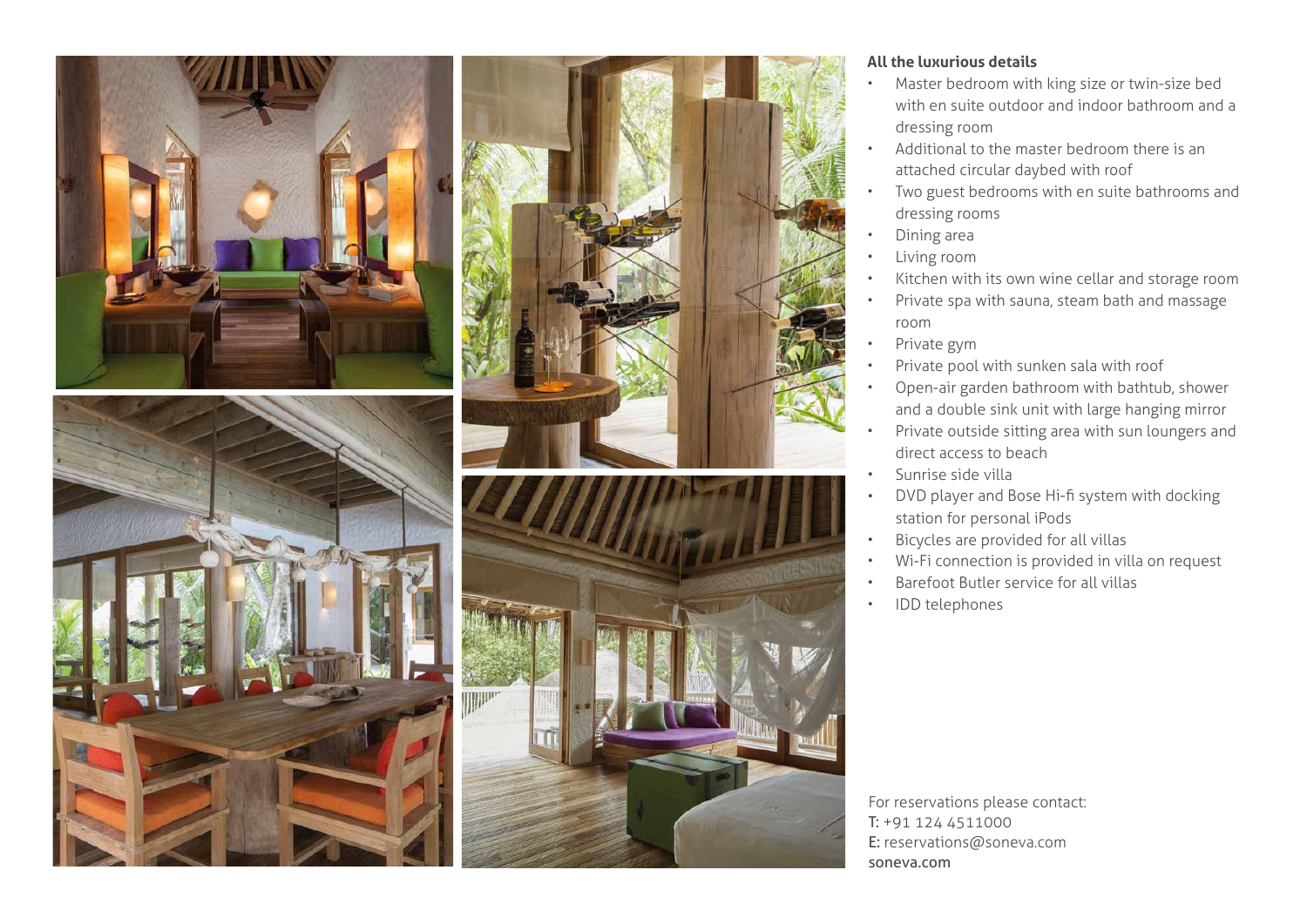

- A Entrance
- B Kitchen
- C Dining Room
- D Daybed
- E Living Room
- F Pool Deck
- G **Spa**
- G1 Gym
- G2 Bathroom
- G3 Sauna
- G4 Steam Room
- H **Master Suite**
	- H1 Bedroom
	- H2 Dressing Room
	- H3 Bathroom
	- H4 Outdoor Bathroom
- I Pool